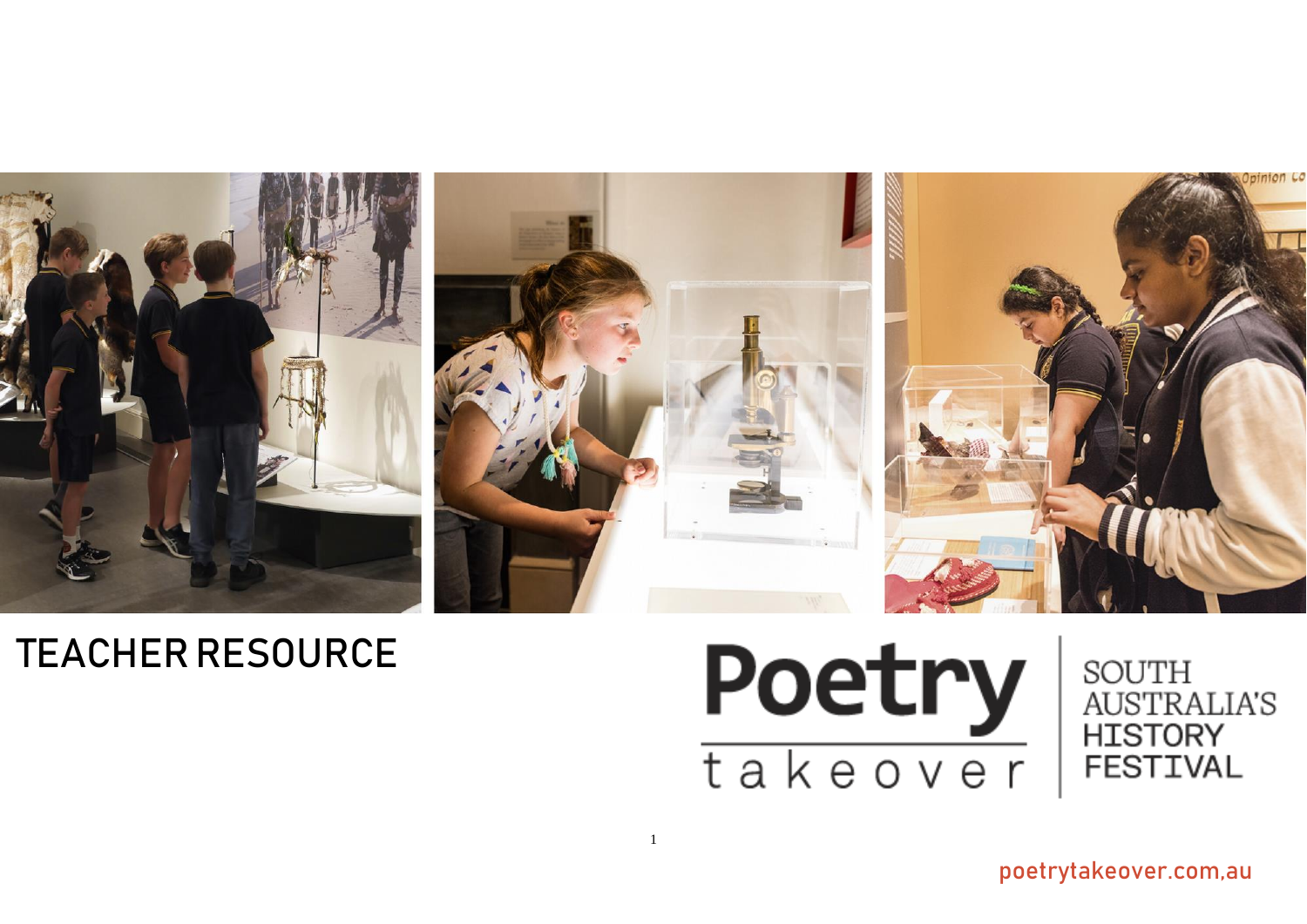# Change! It's the only constant.

The Poetry Takeover Challenge is a new component to South Australia's History Festival. Even though the festival will look a little different this year, the Poetry Takeover is going ahead and we look forward to reading your poems, written with the timely theme in mind; a state of change.

During May 2020, we invite young people to take inspiration from the collections that the History Trust of SA and other museums and galleries hold on behalf of the state of South Australia. We encourage teachers and students to engage with objects, think creatively, connect those thoughts to the theme of change, and then develop a poem of any kind.

These questions may guide you:

- What does local history mean to you?
- Why are objects important and why should we care?
- Why would a museum have *that* particular object on display?
- What's the story?

The Poetry Takeover Challenge is open to all students in Years 4 through 11 across South Australia. Parents, carers and/or teachers can provide support. The poems will be inspired by museum objects discovered by exploring the [collections](https://poetrytakeover.com.au/resources/) linked on this site.

Participants can create poems in any form: haiku, stanza, limerick, sonnet or spoken word, either written or recorded.

Submit your poem in writing, or as an audio or video file, along with a picture of the object that inspired you. The History Trust will share the poems on our Poetry Gallery page and on the History [Festival](https://www.facebook.com/HistoryFestival/)

[Facebook](https://www.facebook.com/HistoryFestival/) and [Instagram](https://www.instagram.com/historyfestival/) accounts. Be sure to tell your family and friends to read your poem online and take part in the Community Choice voting in May/June.

### How to enter

- 1. Choose an object or artwork that you love! It could be a work that makes you feel something or maybe you're excited by the colour, texture, form, or content of the work. Pick anything that draws you to it. Start here with our [Resources page.](https://poetrytakeover.com.au/resources/)
- 2. Develop a poem inspired by the object and relating to the theme 'change'. Think about the different kinds of poetry: It could be a haiku, a limerick, free verse (no rules!), spoken word/slam, a sonnet, anything!
- 3. Submit your poem & object image from 1-31 May 2020 on our [Submissions page.](https://poetrytakeover.com.au/submit-your-poem/)

### What to submit

- Your poem: written (up to 25 lines) or recorded audio/video (up to 3 minutes).
- An image of your chosen object. Ensure you acknowledge the source of your object image. If you include music in audio/video entries, please ensure it is copyright-free.

### Who can participate

Poetry Takeover is open to anyone in South Australia in years 4-11.

## Important Details

- Poems submitted must be the student's own work.
- One entry per person.
- $\bullet$  Submissions are accepted from Friday 1st of May until 5pm Sunday 31st May 2020.
- Be respectful. Poems are not to contain any discriminatory or offensive language.
- Entries must be submitted through the Poetry Takeover website.
- Poems will be displayed on the Poetry Takeover website and via social media channels.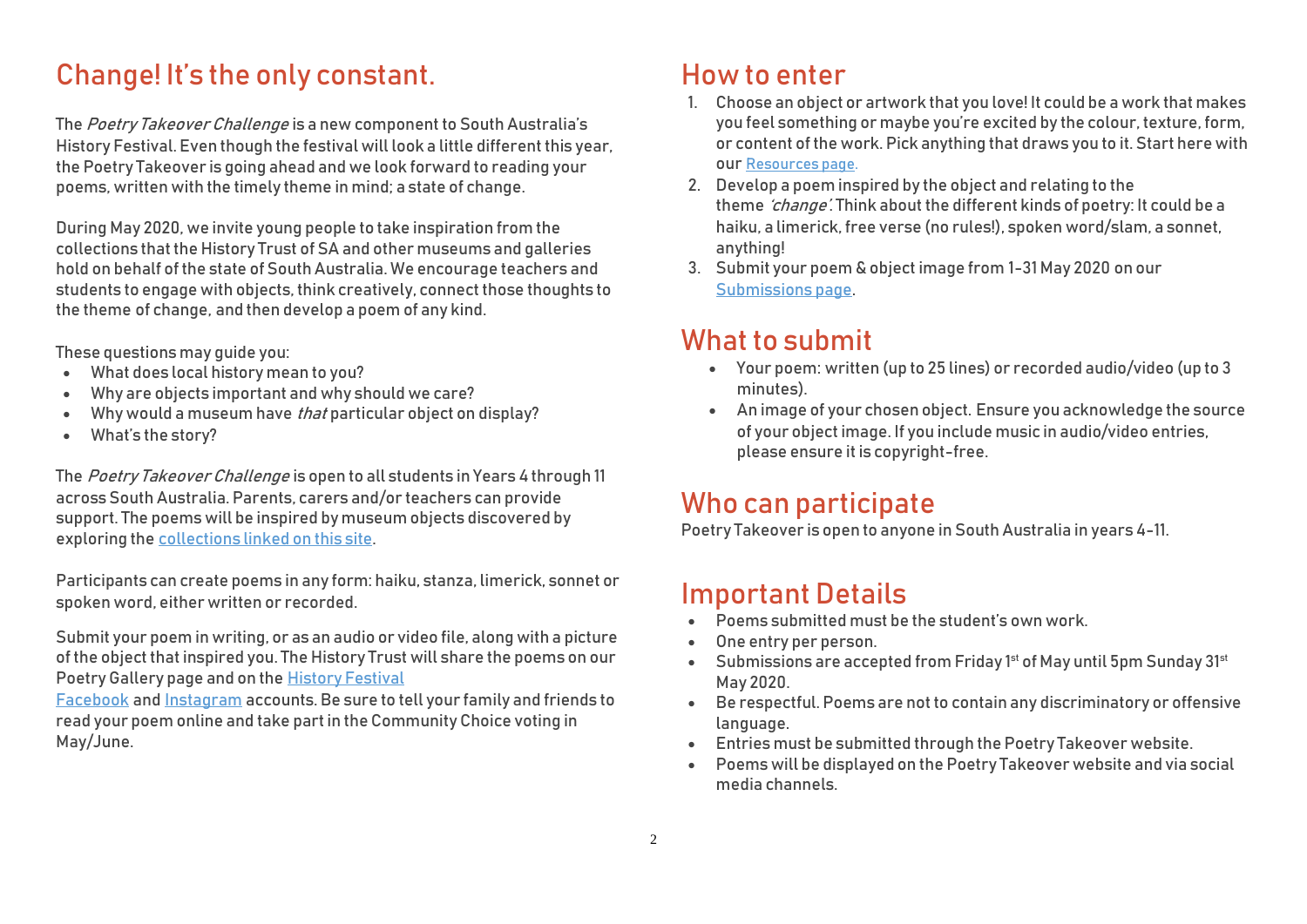### Judging Criteria

Poetry is a wildly creative medium, which makes it a lot of fun to create and to read, and as all English teachers know, difficult to assess. Lucky for us, we have assembled a team of passionate and diverse student judges that will develop their own assessment matrix and pore over the submitted work, to select this year's winning poems.

The judges will be tackling the entries with the following criteria and tips in mind, and will be looking for a strong connection to the chosen object and the theme; change.

Years 4-6- we are more concerned with the way an idea is captured and the response and relationship to the object.

Years 7-8 & 9-11- we will look at poetic devices such as rhyme, half-rhyme, alliteration, assonance, imagery, and personification, and their discerning use within the poem, as well as the overall concept.

### Tips for Students

1. Your poem should tackle a big idea – find a compelling, exciting, disturbing, meaningful, intriguing, important, far-reaching, or unexpected poem about human experience. Remember simple ideas can have a deep impact. Small objects can tell big stories. Big ideas can be captured in a metaphor or a moment.

2. Form – the type of poem you write / speak – the form it takes, should suit what you are trying to say. Rhyme, don't rhyme. Repeat a rhythm, don't repeat a rhythm, tackle a sonnet, a limerick, a haiku, Slam us with your ideas. Double space, single space, visually shape your poem or play it straight – our judges don't mind, just make sure it is the best form to convey your ideas.

3. Craft your poem with perfect word choices – carefully select the right words to say what you mean, to build your picture for the reader. Your words

should be precise, they should express with clarity and imagination your big idea. We should think "wow that was the perfect word for that idea/object/moment" or "not a word was wasted or out of place". Your spelling should be correct.

4. Use powerful imagery to create mood & understanding. Poetry often does with imagery what prose can't – make your point with strong, memorable images about places, concepts, events, thoughts. Be bold and brave in your choices- avoid cliché and be cautious about over description.

5. Kill your darlings (edit!) get rid of all the unnecessary commas, exclamation points, words, adjectives, overblown language etc. – trim it down, give it a haircut! Make it sing with clarity.

6. Less is more – you don't have to TELL the reader everything or spell it out in detail – you can be elusive, ambiguous, metaphorical. A poem isn't always a direct statement, sometimes it is full of hints and ideas, or it makes us think of, say, the tragedy of war, when it is talking about something else, like gardening.

7. Make us feel, make us think. Your audience should have a strong emotional and / or intellectual response. Perhaps they instantly feel an emotional connection to the poem, or perhaps they are still thinking about it a few days later. Either way, the poem should impact on the reader: "wow this poem made me feel…" or "now I understand" or even "I want to know more".

### Prizes

- Two prizes will be awarded in each of the three categories: Years 4-6, Years 7-8 and Years 9-11.
- Winners in each category will be awarded a \$50 Dymocks voucher.
- Three Community Choice prizes will also be awarded. These will be voted on by site visitors once all entries have been received.
- Entries will be displayed in the Poetry Takeover online gallery and shared on social media.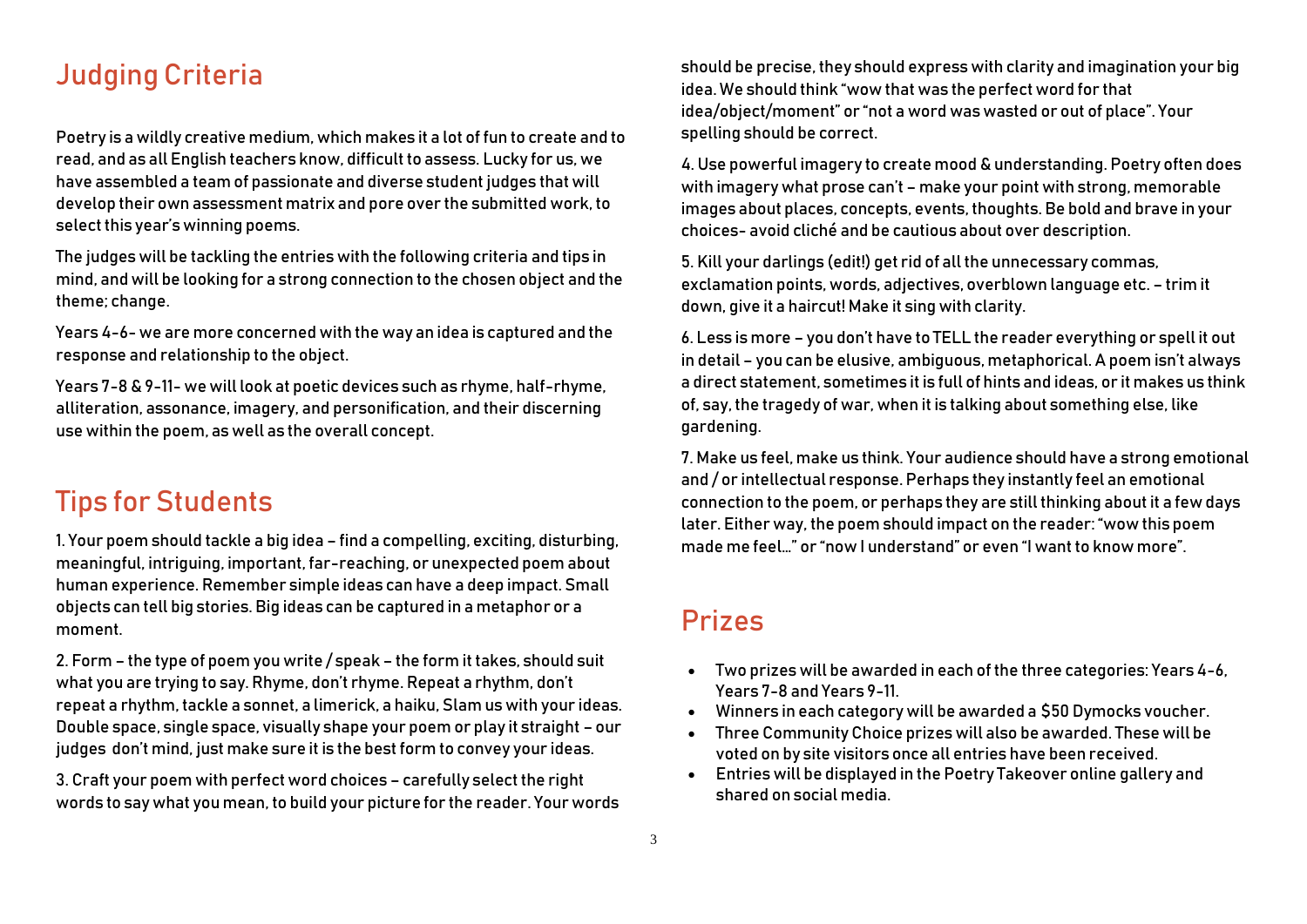# Fitting into the Curriculum

Poetry and creative writing is included in the English course of the Australian Curriculum for Years 4 – 10, and is open to be explored in different ways. On the next page we have mapped out the relevant Achievement Criteria for English in each year level to help you assess your students' poems.

The General Capabilities covered in this research and poetry task include: Literacy, ICT Capability, Creative & Critical Thinking, Personal & Cultural Capability, and Intercultural Understanding.

The exploration of historical and cultural objects can allow students to access the Cross-Curricular Priorities of

- Aboriginal and Torres Strait Islander Perspectives (consider the protest movement for Aboriginal rights through the Centre of Democracy collection)
- Asia and Australia's Engagement with Asia (check out the Migration Museum collection)
- $\bullet$  *Sustainability* (considering environmental impacts of historical change such as industrialisation or migration)

This project also provides a valuable opportunity to connect with your local institutions and South Australian history!

[Here](https://poetrytakeover.com.au/wp-content/uploads/2020/05/SA-community-museums-and-schools-list.pdf) and on our website you can find a list of local museums, history community groups and galleries separated into council areas, showing what schools are also nearby. Have a look if you want to connect with a local group.

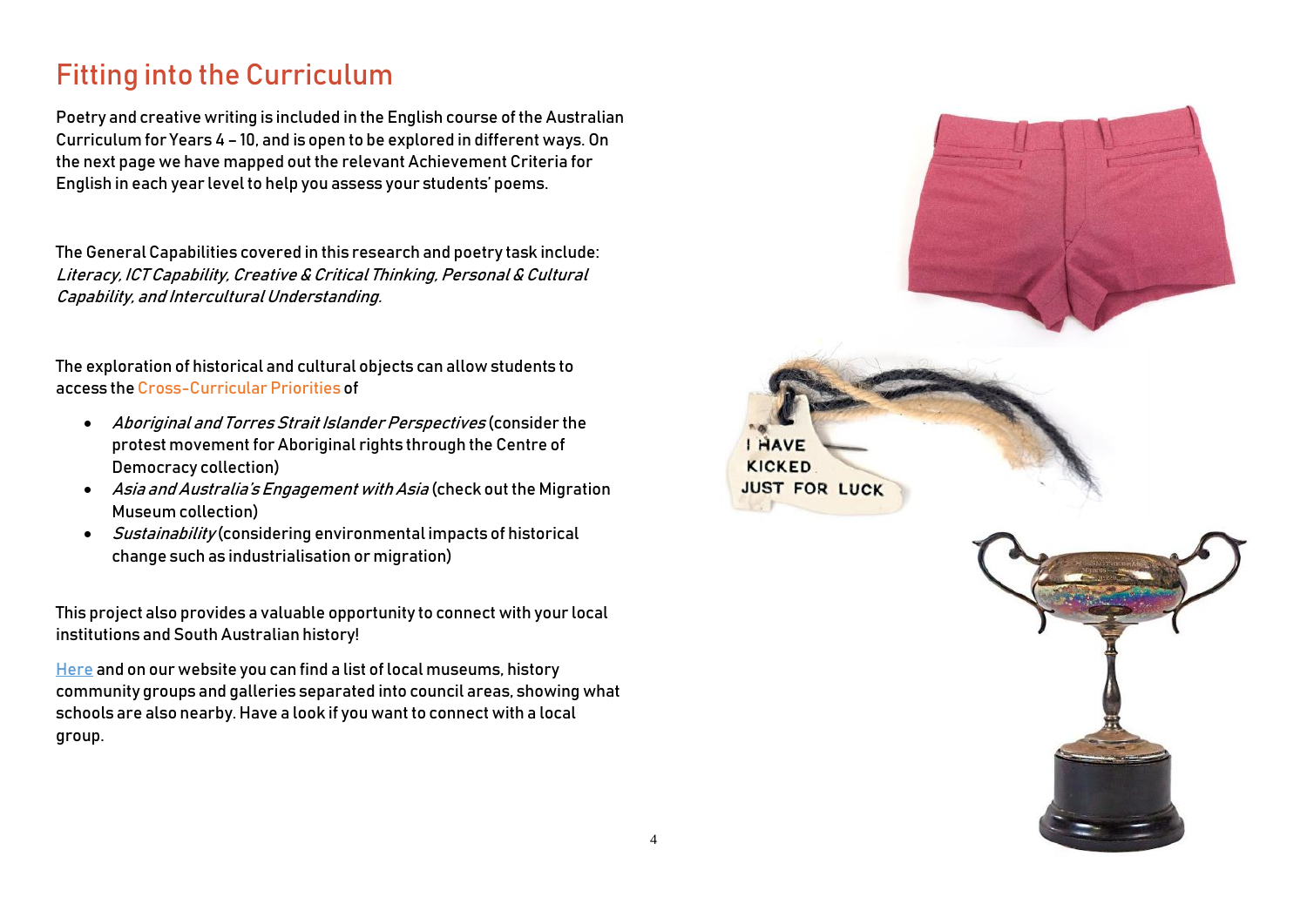Year 4 English Achievement Criteria (Productive modes)

- $\circ$  Students use language features to create coherence and add *detail* to their texts
- o They create texts that show understanding of how images and detail can be used to extend key *ideas*.
- o They demonstrate understanding of grammar, select vocabulary from a range of resources, and use accurate spelling and grammar, re-reading and *editing* their work to improve meaning.

### Year 5 English Achievement Standards (Productive modes)

- o Students use language features to show how ideas can be extended.
- o They create *imaginative* texts for different purposes and audiences.
- o When writing, they demonstrate understanding of grammar using a variety of sentence types. They select vocabulary and use accurate spelling and punctuation. They *edit* their work for cohesive structure and *meaning*.

#### Year 6 English Achievement Criteria (Productive modes)

- o Students understand how language features and language patterns can be used for emphasis
- o They demonstrate an understanding of grammar, and make considered vocabulary choices to enhance cohesion and structure in their writing. They use accurate spelling and punctuation for clarity and make and explain editorial choices based on criteria

### Year 7 English Achievement Criteria (Productive modes)

- o Students understand how to draw on personal knowledge, textual analysis and other sources to express or challenge a point of view
- o They create texts showing how language features and images from other texts can be combined for effect
- o When creating and editing texts they demonstrate understanding of grammar, use a variety of more specialised vocabulary and accurate spelling and punctuation

### Year 8 English Achievement Criteria (Productive modes)

- o Students understand how the selection of language features can be used for particular purposes and effects
- o Through combining ideas, images and language features from other texts, students show how ideas can be expressed in new ways
- o They demonstrate understanding of grammar, select vocabulary for effect and use accurate spelling and punctuation

### Year 9 English Achievement Criteria (Productive modes)

- o Students understand how to use a variety of language features to create different levels of meaning.
- $\circ$  In creating texts, students demonstrate how manipulating language features and images can create innovative texts.
- o Students create texts that respond to issues, interpreting and integrating ideas from other texts
- o They edit for effect, selecting vocabulary and grammar that contribute to the precision and persuasiveness of texts and using accurate spelling and grammar

### Year 10 English Achievement Criteria (Productive modes)

- o Students show how the selection of language features can achieve precision and stylistic effect.
- o They develop their own style by experimenting with language features, stylistic devices, texts structures and images.
- o Students create a wide range of texts to articulate complex ideas.
- o They demonstrate understanding of grammar, vary vocabulary choices for impact, and accurately use spelling and punctuation when creating and editing texts.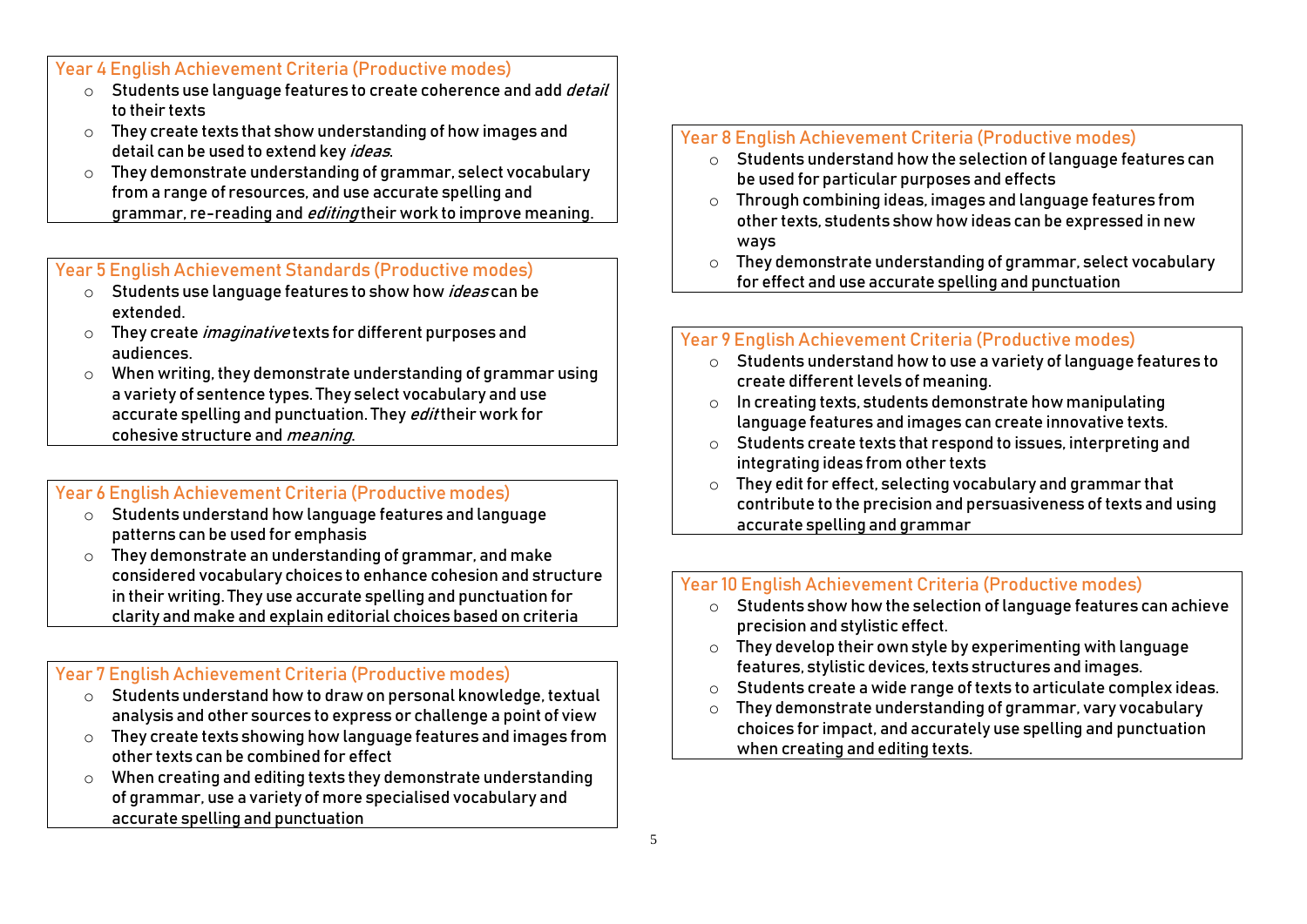# Choosing an Object

In the context of the Poetry Takeover challenge, the term *object* refers to an object within a museum or gallery collection. Museums collect and display objects that have historical or scientific value, tell a story and/or have aesthetic value.

The chosen object should be something that appeals to the poet in some way, which connects with the theme of *change*. The theme is open to interpretation!

Before students are let loose on a collection, we suggest choosing one and looking through the objects as a class. This is an opportunity to question, discuss, and look critically at the objects. Here are some questions to prompt discussion (there are more in the graphic on the next page!):

- Do you know what this object is? (Many objects will be old and unfamiliar to students. Many objects have some written details about the origin but it can be fun to have students guess first.)
- Why do you think a museum would display this object? Why is it important?
- When do you think this object was created?
- What kind of person might have owned this object?
- What materials is this made from?
- Do you like the decoration on this object? Why/why not?
- Do you think this object was made in Australia or overseas?
- Is this object connected to a particular culture/event/time period?
- What do modern versions of this object look like?

Looking through an online collection can be overwhelming for students if they don't know what they're looking for. You might like to

use some of the questions above as prompts, some of your own, or you can use the [Reflection Cards](https://poetrytakeover.com.au/resources/) found on the Resources page of our website to quide their exploration.



# Online Collections

We have collected a huge range of resources including object and image collections from South Australia, along with videos and tutorials to get your creative juices flowing.

You'll find links to all the History Trust collections on th[e Resources](https://poetrytakeover.com.au/resources/) page of our website, including:

- **•** [Migration Museum](https://artsandculture.google.com/partner/migration-museum-sa)
- [National Motor Museum](https://artsandculture.google.com/partner/national-motor-museum)
- [South Australian Maritime](https://artsandculture.google.com/partner/maritime-museum-sa) Museum
- [Centre of Democracy](http://centreofdemocracy.sa.gov.au/collection/)

You'll also find links to a huge collection of [local and regional](https://poetrytakeover.com.au/south-australian-collections/)  [museum collections,](https://poetrytakeover.com.au/south-australian-collections/) which is growing every day!

Feel free to contact your [local](https://poetrytakeover.com.au/wp-content/uploads/2020/05/SA-community-museums-and-schools-list.pdf)  [museum or gallery](https://poetrytakeover.com.au/wp-content/uploads/2020/05/SA-community-museums-and-schools-list.pdf) if you can't find them in the resources list. They might be able to share images with you. You may even discover a nearby museum you didn't know about before!

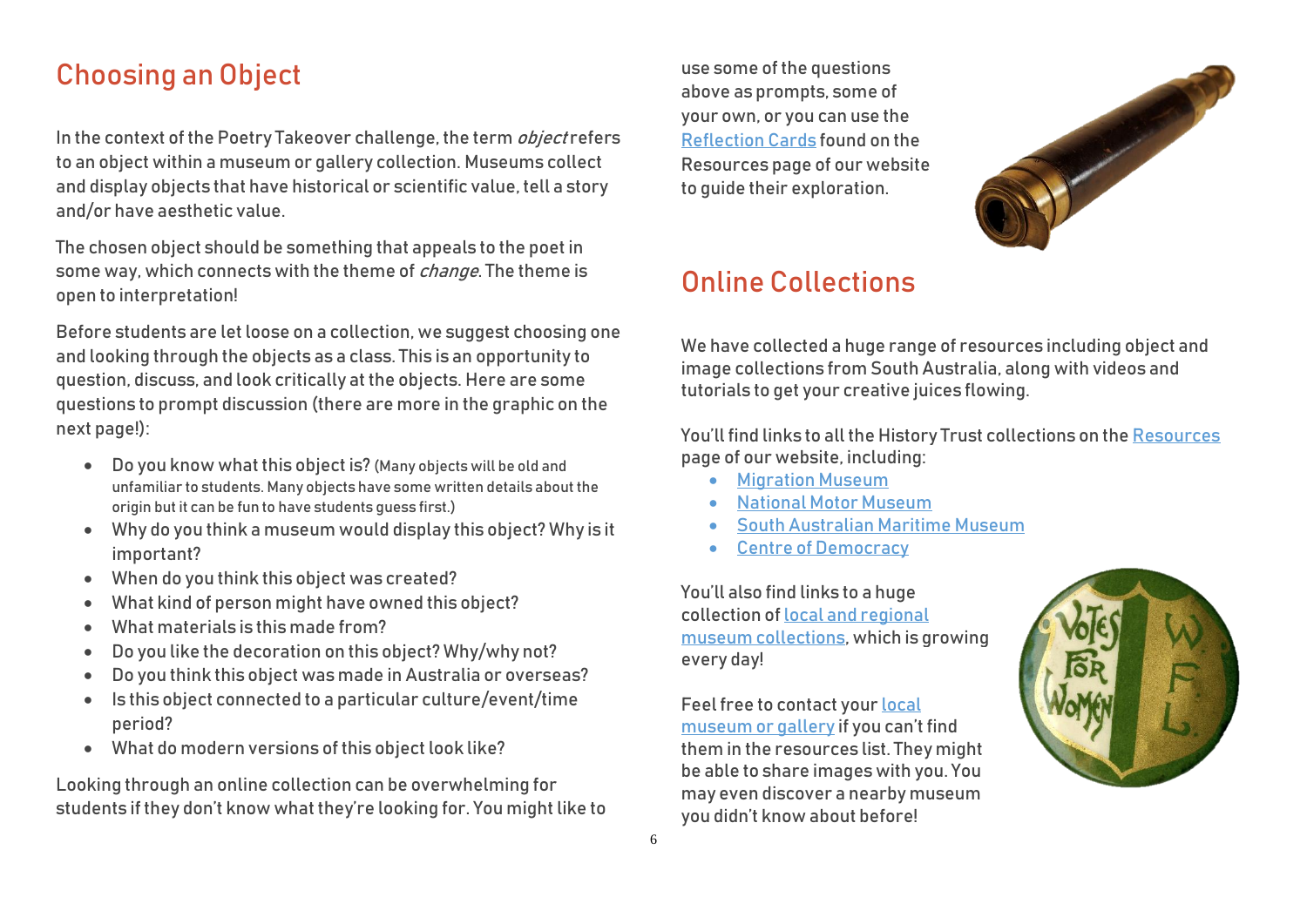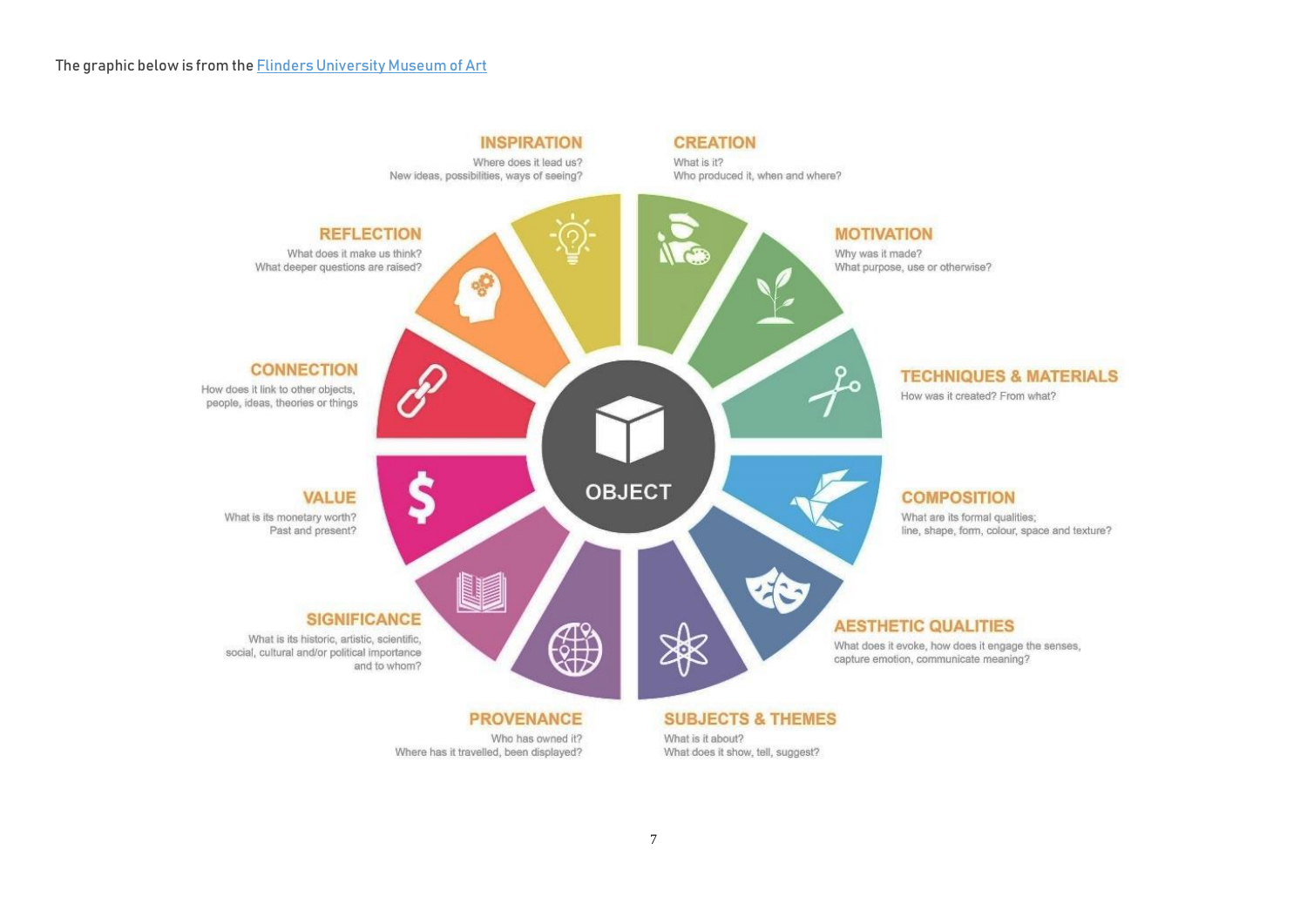### Getting Started with Poetry

There are so many fantastic, creative activities to help students engage with and get started writing poetry. We'd love to hear about your approach!

If poetry is new for you or you want to have a go at something different, here are a couple of poetry activities that are tried and tested by the Educators at the History Trust.

#### Poetry in a Box

Write down a collection of random subjects on paper slips and put them in one box/hat (subjects can vary according to age but some examples include: winter, snails, a rose, death, your celebrity crush, etc.).

In another box/hat, create paper strips with poetry forms written on them; haiku, limerick, cinquain for example. For younger students you may keep it simple with two or three forms that you have studied in class. For older or more advanced students you can create a mixed bag, and let them research the form quickly if they are not familiar with it.

Encourage the class to have ago and just write something silly or even terrible, as they don't have to share it. Although there are always a few who do want to share! This is a good, fun game that allows students to practice in some different forms without any pressure.

#### Poetry Bingo

This game works really well using a song as an example of poetry. You can mock up a bingo board with poetic devices in each square (e.g. metaphor, alliteration, hyperbole, repetition, rhyme). The complexity of your bingo board will depend on what you have recently studied in class. You could have a small 4 squares or fill up the page with devices and questions about the poem/song.

Play the chosen song once before giving out the bingo sheet, then distribute and give the class a few minutes to read and discuss the forms

before playing the song again. Just like bingo, they have to cross off the poetry devices as they hear them, but they also have to write the example they've heard in the box too.

Some great songs to use for this game include: Let it Beby The Beatles, Fight the Power by Public Enemy, Firework by Katy Perry, I am a Rock by Simon & Garfunkel, even *Let It Go* from Frozen for the little ones.

#### Poetry Wheel

Check out this [website](https://wheeldecide.com/) where you can customise a virtual wheel that students can spin to randomise choices (there are a few different sites). Create a wheel full of characters such as; the young girl, the old man, the cook, the inventor, the fool, the slug, the whale, etc.

Have each student spin the wheel twice and then write a narrative poem about the two characters, reminiscent of Lewis Carrol's The Walrus and the Carpenter. This gives the students a prompt and also some license to be silly. It works well following a study of nonsense poetry for more advanced students.

#### Bad Poetry Competition

Some students are so paralysed by the thought of writing something good that they don't know where to start. This is where the Bad Poetry Competition comes in! Give your class 20 minutes to write the worst poem they possibly can. They may even write more than one. Let them use any form or any subject, but offer some prompts or subjects if they get stuck. You can ask students if they'd like to share their bad poem with the class and then get everyone to vote on the worst one. Good, silly fun.

To extend the lesson you could introduce the task by telling the class about the real lif[e Bad Poetry Competition at Columbia University.](https://www.nytimes.com/2018/11/18/nyregion/bad-poem-contest-columbia-kilmer.html) There are clips on Youtube and links to the winning poems on their website. This could lead into a discussion on what makes a bad poem, which of course later can lead into a discussion on what makes a good poem.